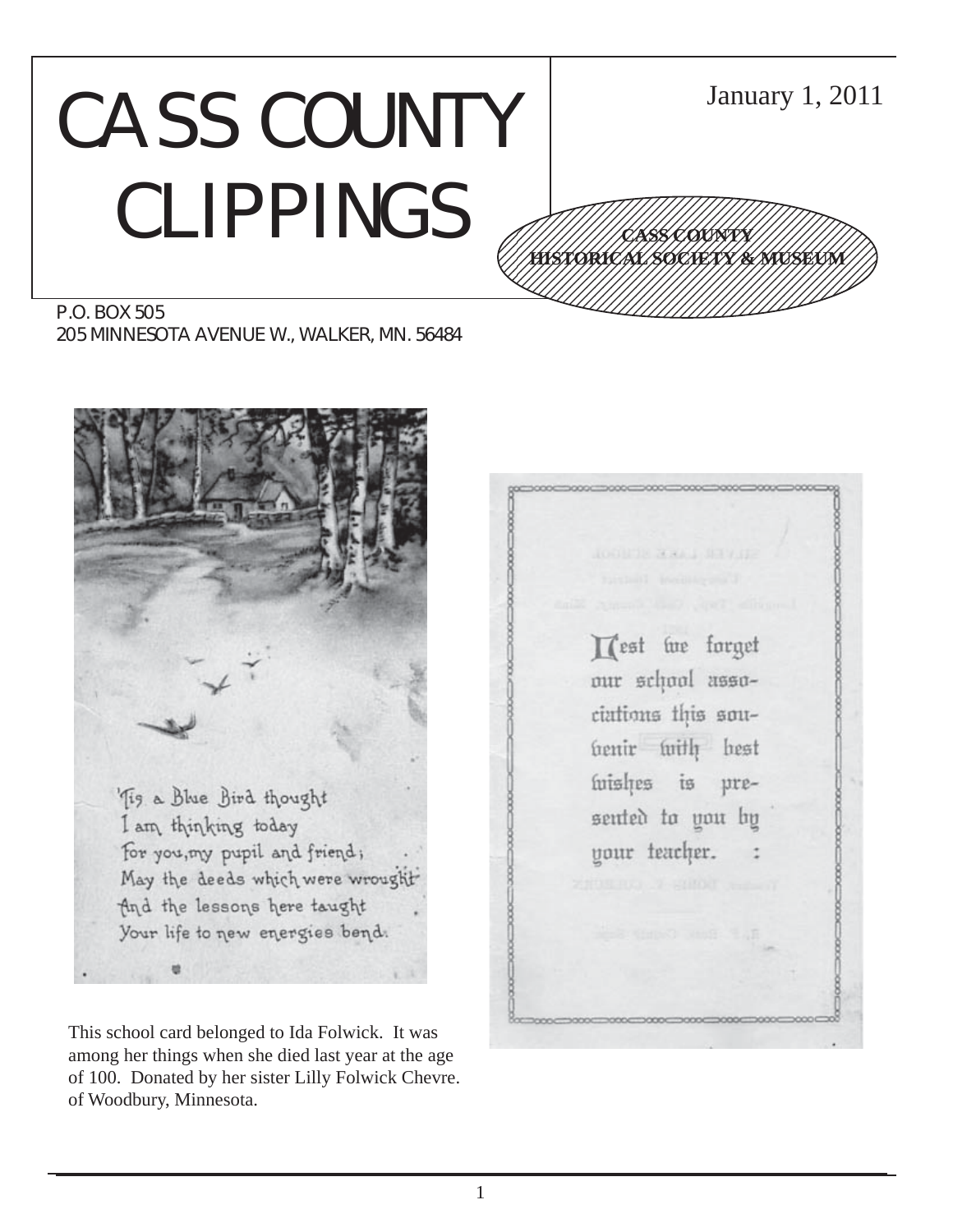#### **History Walk**

The second annual History Walk took place on July 20th and on August 24th. This year's walk covered the historical development of Front Street from 1896- 1920. The walk started at 7:00 p.m. from the Cass County Museum and explored Front Street history. Twenty-three people attended each event.

> Cass County Historical Society Calendar of Events 2011

February 8, 2011 - Board Meeting at the Museum, 4:00pm

February 14 – 21, 2011 - tentative research and writing for History Walk, volunteers welcome.

April 12, 2011 - Board Meeting at the Museum, 4:00pm

Week of May 2 – Museum cleanup in preparation for season opening May 9

June 14, 2011 – Board Meeting at the Museum, 6:30pm

July 12, 2011 – History Walk along Minnesota Ave, 7:00pm

August 9, 2011 – History Walk along Minnesota Ave, 7:00pm Board Meeting (time to be determined) October 11, 2011 – Annual Meeting at the Museum, 7:00pm All members encouraged to attend December 13, 2011 – Board Meeting at the Museum, 4:00pm

#### **Cass County Historical Society Board of Directors**

Dan Eikenberry, Pres. Lois Orton, V-Pres Karen Keener Elsie Nelson Sue Eikenberry Don Beadle Martha Winter Alexis Hadrava - Treasurer

#### **Cass County Research Center**

The research center is staffed by the Cass County Historical Society at the Cass County Museum in Walker. Through the winter, research help is available by appointment. The research library, obituary indexes, newspaper microfilm, and other archival materials are accessible for a \$10 research fee for non-members.



**Photo:** Silver Lake School, 1915-1916. Pupils left to right, back and center.

Gertrude Hrdlichka, Myrtiebelle Marshall, Ann Woolbert, Jessie Williams, Nora Metzer, Emma Mathies, Sam Marshall, Myrtle Woolbert, Inga Folwick, Teacher Laola Metzer, Robert Lauer and Emma Carnahan. Front row, left to right: Elanora Woolbert, June Lauer, Ted Woodford, Theodore Woolbert, Doyle Toland, Bert Woodford, Ann Hrdlichka, Myrtle Stearns and Emergy Toland.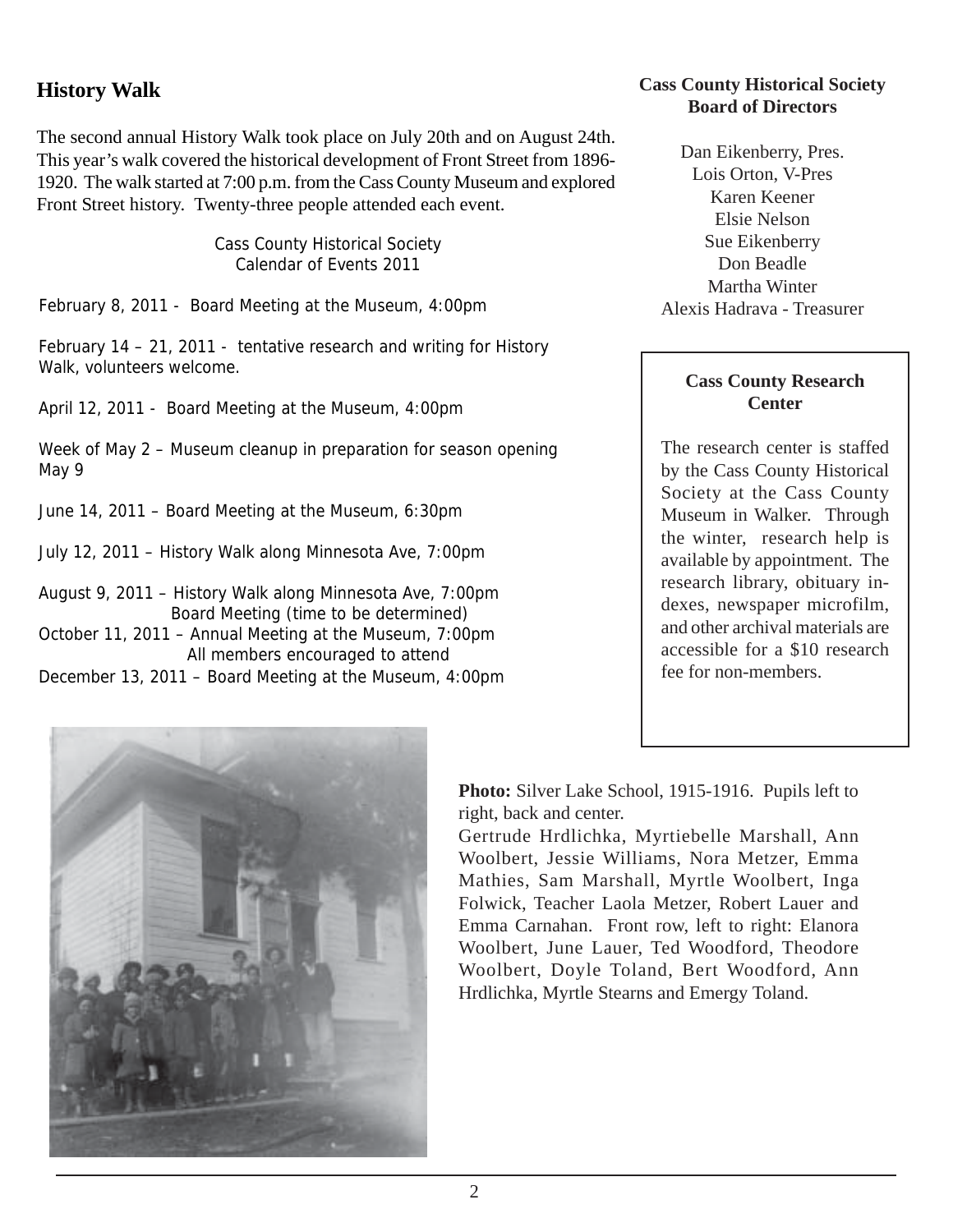|                                   | TOWARD DRUGSE &                                                          |
|-----------------------------------|--------------------------------------------------------------------------|
| <b>SILVER LAKE SCHOOL</b>         |                                                                          |
| Unorganized District              | spound best realised best had a                                          |
| Longville Twp., Cass County, Minn | point for a way are of them were a                                       |
| 1921<br>prod in the of            | temp gall and add in some part<br><b>PUPILS</b><br>des milio di come : l |
| -caox houle and                   | Mamie Hrdlichka Anna Hrdlichka<br>Raymond Hrdlichka Gerald Mills         |
| -nee and entuing                  | Ira Mills Myrtle Stearns<br>Murry Stearns Eleanor Woolbert               |
| <b>Experience</b>                 | Teddy Woodford<br>Charles Metzer<br>Roy Underhill<br>Doyle Underhill     |
|                                   | Edward Folwick<br>Inga Folwick<br>Ingmar Folwick<br>Ida Folwick          |
| uno ni delusa                     | John Toland<br>Clara Folwick<br>.<br>Marie Hrdlichka                     |
| and mot                           | have although that their finds if the of                                 |
| Teacher, DORIS V. COLBURN         | <b>Official politics and provided in MT 415</b>                          |
|                                   | Middle William Mark of Castle Ba                                         |
| R. F. Ross, County Supt.          | Ginn SKI ALT AVENT KI SWIFE                                              |
|                                   | There was recorded                                                       |
|                                   |                                                                          |

Silver Lake School was built in 1911 in the SE 1/4 of Section 19 and was later moved to Longville. Silver Lake is south of Whipholt on the Old Grade Road. Emma Mathies Loff recalled that the settlers got together and took the railroad ties and built a one room school house in 1911. "There were about 17 pupils who went to our school. I had about three miles to walk in the winter time. When it got dark early, I had to go through a pine grove. Shortly after I passed it, the wolves would start howling."

"The new building was ready by the fall of 1914 with Laola Metzer our teacher. She was strict, but we all loved her." The weekly Wednesday night prayer meeting and singing school was held in the school building with Mrs. Lauer playing the old pump organ. William Stamn never failed to request the old hymn, "Let the Lower Lights be Burning," while he boomed out the tones in his deep base voice.

Other 8th grade graduates from Silver Lake listed in our research archives were: Gertrude Hrdlichka, 1916; Jessie Williams, 1916; Myrtle Woolbert, 1916; Nora V. Metzer, 1919; Adeline Marshall, 1926; Viola Lundgren, 1931; Hazel Cook, 1931; Eunice Fromback, 1931; Gayle Fromback, 1931; Van Cook, 1933; Alvina Lilyquist, 1933; Lorraine Lundgren, 1933; Tom Cook, 1934; Evelan Fromback, 1934; Laurence Lundgren, 1934; Verlyn Fromback, 1935; Melvin Loff, 1934; Helen Ward, 1934; Gerald Woolbert, 1935; LeRoy Beach, 1936; Arnold Loff, 1936, Jack Lundgren, 1936; Violet Metzer, 1937l Kenneth Recknagel, 1937.

Teachers at Silver Lake School were: Laola Metzer, 1915, 1918; Nellie Hamlet, 1916; Iva Wood, 1917; Martha Brevik, 1919; Doris Colburn, 1920-1921; May A. Bothne, 1922; Julia Filla, 1923-1924; Dora Waddell, 1925; Blanche Johnson, 1926-1928; Agnes Byhre, 1926-1927; Helen Byhre, 1929; Margaret Byhre, 1930-1931; Jean Scott, 1932; Ada Belle Starr, 1933-1934; Dorothy Harrington, 1935-1936.

Silver Lake School did not reopen after Christmas, 1938. Students attended school in Longville. Teacher Margaret Thomas went to teach in Hackensack.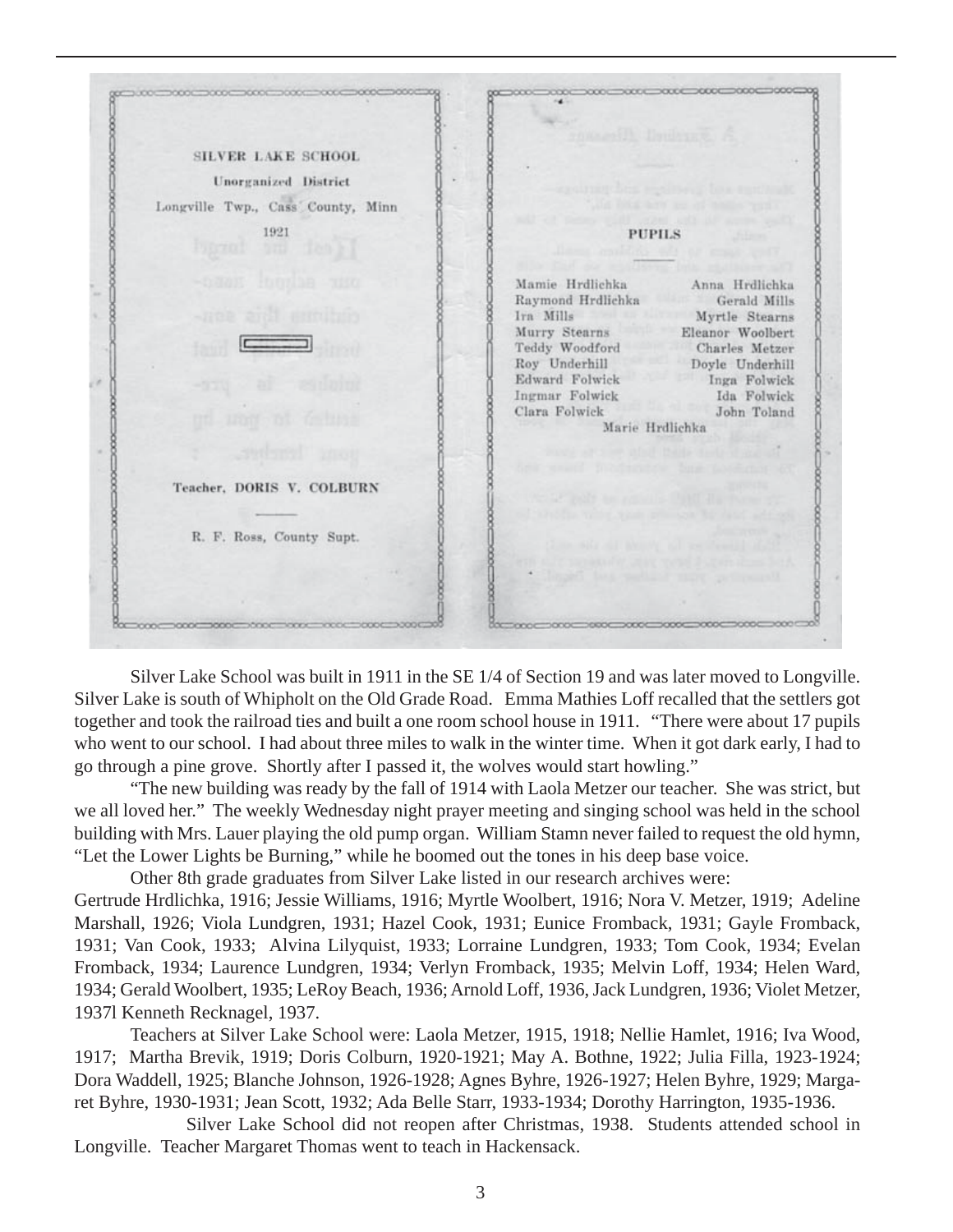## **Lumber Jack Lon Sutton -- 1927**

One of the last of a vanishing race, Lon Sutton, an old time Lumber Jack (and proud of it) made his appearance in Walker on Monday of this week (November 17, 1927), transacting some business at the court house and calling upon Ed Rogers whose father employed Mr. Sutton a number of years ago.

Arrayed in bright red mackinaw cloth trousers, wearing a long beard and long grey hair the old time lumber jack seemed to have stepped from another age, and many were the memories, fond and otherwise, that his appearance recalled to the minds of old residents.

In common with the majority of the true pioneers, Sutton has a decided aversion to close neighbors and since logging has become a lost art in this section, he has turned to trapping for a livelihood and at present lives northeast of Remer in a township boasting but four settlers, and he claims that if the population increases, he will move.

Sutton finds trapping a profitable business, more profitable, he thinks, than farming. Wolves are numerous in his section of the county and so far this season he has bagged ten, two of them bring him \$50.

By a coincidence, George Waterman, another lumber jack, 73 years young, was also in town Monday. Waterman and Sutton were employed on the same outfit a number of years ago, and their chance meeting here was a pleasure to both. Waterman will leave in a few days for Montana where he will make his home with his brother-in-law who resides 60 miles south of Miles City. (November 17, 1927)

## **Aunt Mary's Rest Home - Walker**

Aunt Mary's Rest Home was started in 1936 by Mrs. Albert (Mary) Erickson for those on Old Age Assistance. Aunt Mary's was a "home" away from home for the aged. Aunt Mary, as she was fondly referred to by all who knew her, passed away May 11, 1949, the victim of cancer. In spite of her great suffering during the last days of her life, the welfare of her "boys" as she called them, came first and foremost. One of the men's birthdays fell on May 12, and one of the last things she said before death claimed her was, "don't forget to make Ole a cake."

After Mary Erickson died, her niece Ruth Henriksen and her husband Arnold became owners and proprietors of Aunt Mary's Rest Home. Ruth, following in her aunt's footsteps, never failed to make a birthday cake whenever a birthday was due. At Christmas, it was her custom to hold a more or less formal open house the day before Christmas. There was always a tree and gifts for each and every one of the men. Several thoughtful people from Walker and one or two organizations also sent gifts at Christmas. A few of the men who lived there were Charley Lang, John Kleutsh, Charley Peer, George McGinn, Vic Johnson, Art Merrill, Paul Gorr, and Louis Berge.

Weather permitting, the first person you saw upon arriving at Aunt Mary's was Charley Peer. He used to sit at the end of the walk in his wheelchair with a pleasant smile. Charley had a stroke and never fully recovered. Yet he was always happy to see visitors. George McGinn was always good-natured. He had a line of blarney and reminded people of the real Paul Bunyan. John Kleutsch preferred to give you the truth, short and sweet, instead of a long story. Vic Johnson, a good-looking and good-natured Finn, also liked to sit outside in his wheelchair. Art Merrill was the quiet type, and spoke only when spoken to. Otherwise, he liked to read and mind his own business. Charley Lang was an investor. Louis Berge was a distinguished looking gentleman. (Information from a column "This 'n' That" by Lillian McCarty).

*We're not sure when Aunt Mary's closed – if you know, we'd like to know. Aunt Mary's was an institution in Walker. If you have more information, please let us know and we'll add it to our files at the museum.*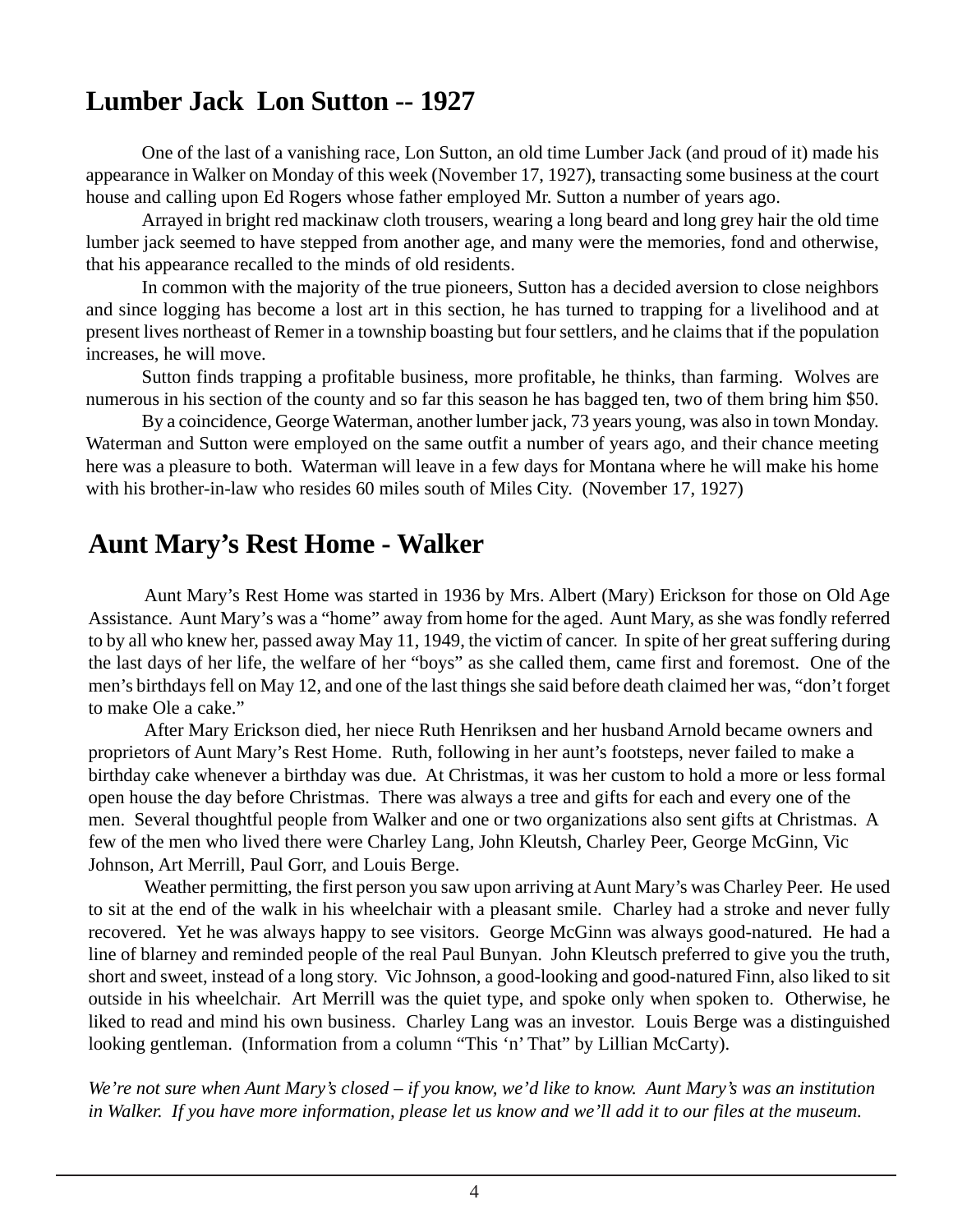#### *Individual (\$10)*

Virginia Abullarade Karin Arsan Francis Bean Bob Bean Vi Blackburn Margaret Dewey Marvel Fisher Dick Hein Karen Keener Karen Kezele Joyce Lotze Casey MacDonell Steven Mecklenberg Elsie Nelson Frank Olson Diane Pitzen Robert Rogers Tom Salwasser Elizabeth Sauer Erma Schantle Arthur Shenk Jeanette Silbaugh Gloria Stewart Glenna Tappe David Yde Betty Zaffke

#### *Family \$15)*

Don & Tanis Beadle Bob & Dodie Burdick Steve & Kay Johnson Robert & Betty Kangas Keith & Janice Matson Glen & Pat Mechelke

#### *Sponsor (\$250-\$999)*

Anderson Family Resorts Bob & Nita Frink Dale & Harriet Jones Ron Libertus Lois Orton

**Please remember us with your renewal of membership for 2011.**

## **Membership - 2011**

#### *Benefactor (\$20 - \$99)*

Charles & LaVonne Beckman Clarence & Bonnie Byersdorfer Audrey Chelberg Chad Converse Tom & Sarah Cox Gordy & Liz Dahn Leland & Dorothy Delger Mike & Karla Elsenpeter Dick & Donna Evenson Don Flyckt Jerry & Renee Geving Alice Groth Nancy Jacobson Bob & Shirley Jewell Cecelia McKeig Ron & Rosalie Miller David Nieman Norbert & Rosemary Ochs James & Leona O'Neal Chris & Dorothy Opheim Oliver & Virgie Opheim Lloyd Peterson Tony & Helen Plattner John B. Risteau Carole Sargent Dana & Bev Sheldon Dick & Kathie Stoneking Gary & Margaret Trimble Bob & Ann Winegar Harry & Martha Winter

#### *Business (\$50+)*

Acorn Hill Resort First National Bank, Walker Hummingbird Press Orton Oil Company Little Apple Book Store Huddle's South Shore Resort D. W. Jones, Inc.

Cass County - \$2,250.00

### *Friend (\$100-\$249)*

Willard Arends Steve & Sharon Bilben Don & Margaret Brown Jim & Shirley Dowson Dan & Sue Eikenberry John & Thelma Grimley Betty Hutt Gramma Jo's House Harry Loger Kelly & Jeanne Nelson Bob & Sandy Pauly Stan & Gerry Peterson Tom & Doris Williams

#### *Cities & Townships*

City of Federal Dam - \$50 City of Lake Shore - \$50 City of Longville - \$50 City of Walker - \$500

Blind Lake Township -- \$100 Boy Lake Township - \$100 Deerfield Township -- \$200 Fairview Township - \$1,000 Gould Township - \$100 Kego Township - \$500 Leech Lake Township - \$200 Loon Lake Twp - \$100 Pine Lake Township - \$200 Pine River Township - \$100 Ponto Lake Township -- \$200 Powers Township - \$150 Rogers Township -- \$50 Salem Township - \$30 Shingobee Township - \$1,000 Smokey Hollow Township - \$100 Sylvan Township - \$85 Torry Township - \$50 Trelipe Township - \$250 Turtle Lake Township - \$500 Wilkinson Township -- \$250 Woodrow Township - \$50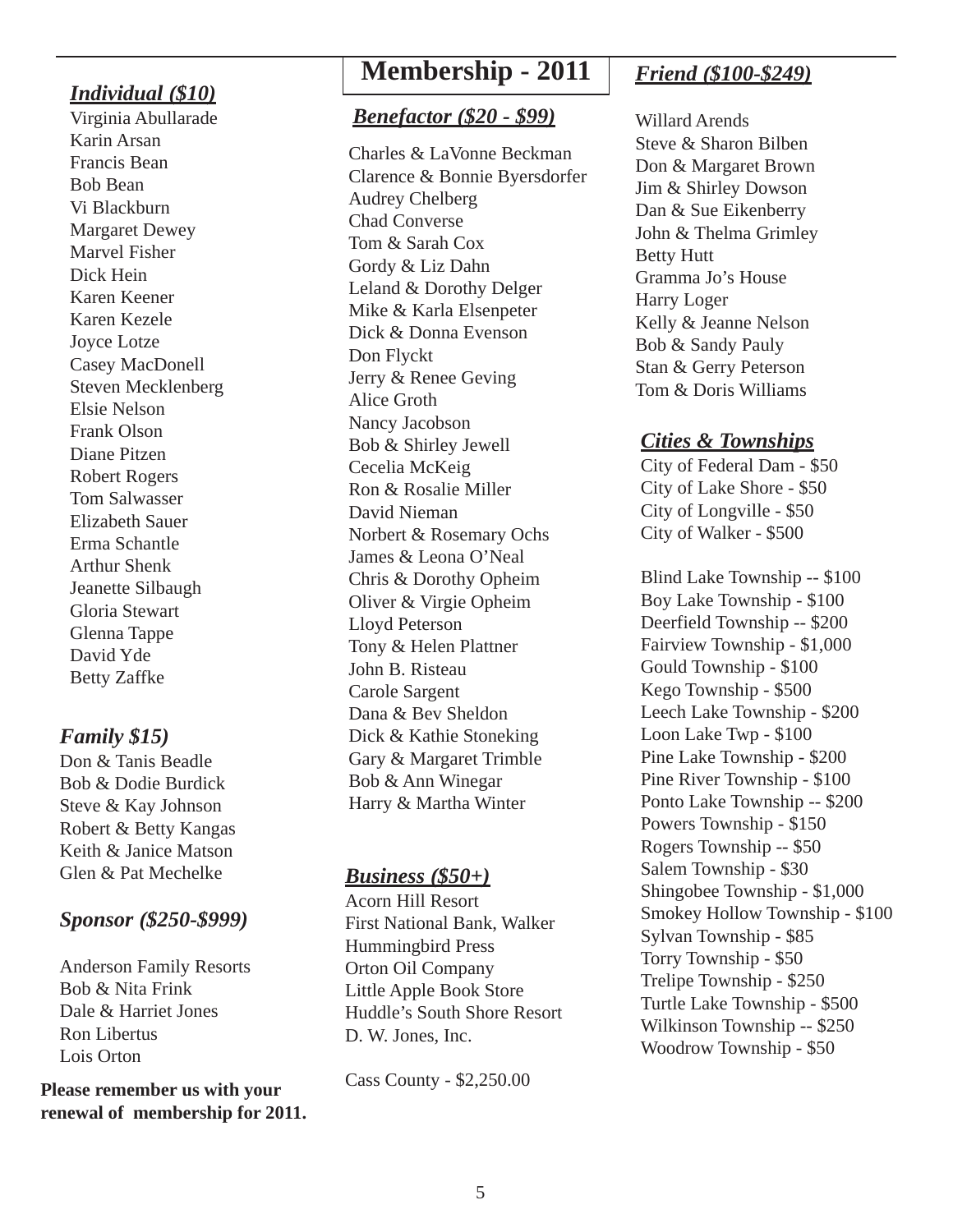## 2011 Membership

The Museum depends on your membership and donations to keep it going. If you haven't done so yet, please renew for 2011.

| Membership                               |                  |  |
|------------------------------------------|------------------|--|
|                                          |                  |  |
|                                          |                  |  |
|                                          |                  |  |
| Memorials in any amount are also welcome |                  |  |
|                                          | Name             |  |
|                                          |                  |  |
|                                          | City, State, Zip |  |
|                                          |                  |  |

Lon Sutton (continued)

"The Man Who Came Back" In a Poker Game Passes

Lon Sutton, an eighty-two year old lumberjack and trapper in the good old days, journeyed to the Cass County Courthouse a few weeks ago to place an application for the old age pension. As he left the courthouse after filing his application, he slipped on the icy steps, slightly injuring himself.

He was immediately rushed to the Walker hospital for treatment and later removed to the Pine River hospital. Apparently on the road to recovery, Lon suddenly took a turn for the worse due to his years, and died in a rather peaceful and undramatic manner on Mar 29, 1936.

Lon was of the hermit type, moving on every occasion when people would settle in his locality. This continued until he became too feeble to move at every turn of the wheel and also wilderness was becoming scarce, so Lon settled near Pine River where he remained until his Walker sojourn. In the fall of 1909, Lon was spending a few days at Bill Rogers' lumber camp in Boy River when four Walker citizens dropped in for a few days of hunting. Little or no persuasion was necessary to encourage Lon to hold the fifth hand in a poker game, although it wasn't long until he was completely devoid of money. Leaving the game as well as the premises of Bill Rogers' camp for a couple of days, Lon returned and reentered the persisting game. When asked where he managed to scrape up a fresh supply of funds, Lon casually replied, "Oh, I mortgaged a mink tract down the line."

This happens to be a true story of the "man who came back" for this time Lon became complete master of the situation, not leaving the four other players as much as the price of a good five cent cigar. (Walker Pilot, April 10, 1936)